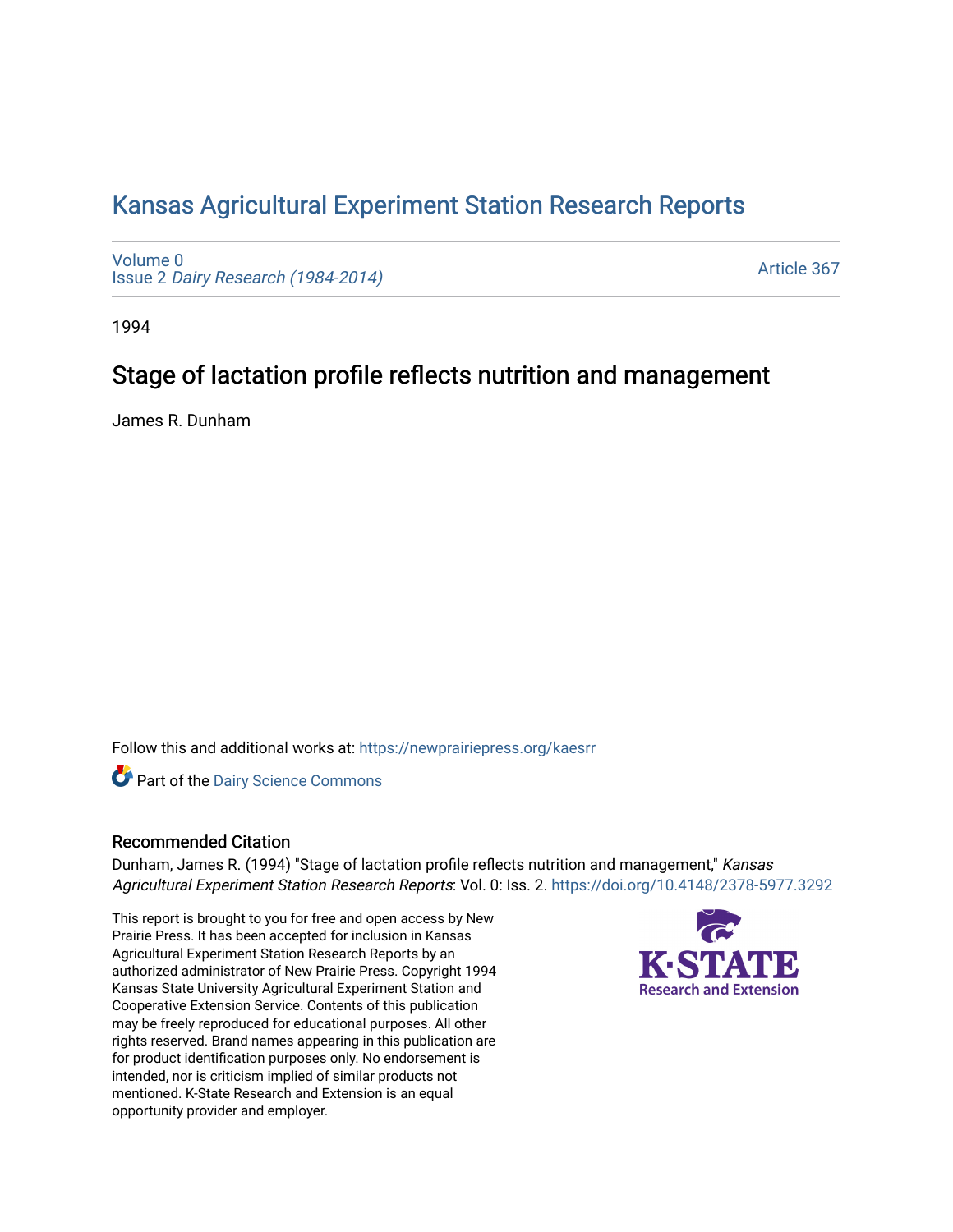## Stage of lactation profile reflects nutrition and management

## **Abstract**

The Stage of Lactation Profile (SOLP) is a good estimate of the shape of the lactation curve for dairy herds. The SOLPs for herds with various milk production levels are somewhat similar. The rates of decline of all SOLPs are about the same. Therefore, the differences in production levels are about the same in late stages of lactation and in early lactation, regardless of production Rolling Herd Average (RHA). In addition, higherproducing herds have their highest level of production in the second stage of lactation (51 to 100 days in milk), whereas this occurs in the first stage of lactation (<50 days in>milk) in lowerproducing herds. Nutrition and management programs have a large impact on the early stages of lactation that affects the total lactation milk yield.; Dairy Day, 1994, Kansas State University, Manhattan, KS, 1994;

## Keywords

Dairy Day, 1994; Kansas Agricultural Experiment Station contribution; no. 95-141-S; Report of progress (Kansas Agricultural Experiment Station); 716; Stage of lactation; Profile; Summit milk yield; Rolling herd average

## Creative Commons License



This work is licensed under a [Creative Commons Attribution 4.0 License](https://creativecommons.org/licenses/by/4.0/).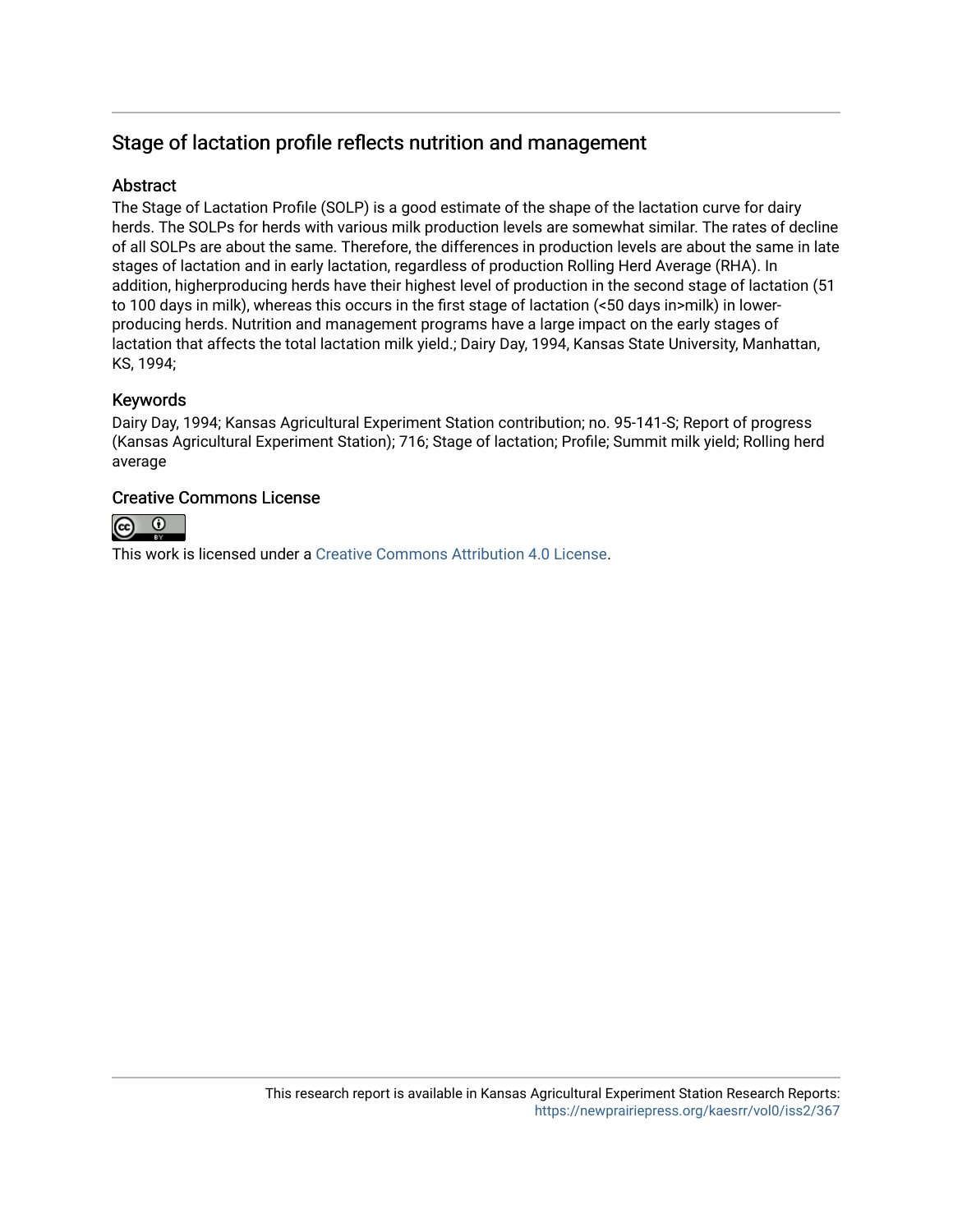### **STAGE OF LACTATION PROFILE REFLECTS NUTRITION AND MANAGEMENT**

*J. R. Dunham*

#### **Summary**

The Stage of Lactation Profile (SOLP) is a good estimate of the shape of the lactation curve for dairy herds. The SOLPs for herds with various milk production levels are somewhat similar. The rates of decline of all SOLPs are about the same. Therefore, the differences in production levels are about the same in late stages of lactation and in early lactation, regardless of production Rolling Herd Average (RHA). In addition, higherproducing herds have their highest level of production in the second stage of lactation (51 to 100 days in milk), whereas this occurs in the first stage of lactation  $\left( \langle 50 \rangle \right)$  days in milk) in lower-producing herds. Nutrition and management programs have a large impact on the early stages of lactation that affects the total lactation milk yield.

(Key Words: Stage of Lactation Profile, Summit Milk Yield, Rolling Herd Average.)

### **Introduction**

Nutrition and management programs account for 75 to 80% of the difference in RHA among dairy herds. These programs are extremely important at the beginning of lactation, because the peak of the lactation curve is affected at this time. After the peak of the lactation curve is established, milk production level declines at a rather constant rate, and the curve cannot be changed to any great extent.

Dairy Herd Improvement (DHI) records show a SOLP, which is a good estimate of the lactation curve for dairy herds. The Summit Milk Yield (SMY), which is a good estimate of the peak of the lactation curve, also is reported in DHI records. A compari-

son of SMY and SOLP for herds with various RHAs indicates a vast difference in nutrition and management in Kansas dairy herds.

#### **Procedures**

Data were collected from 391 Kansas Holstein herds with DHI records. Herds were divided into four groups (quartiles) based on RHAs for milk production to evaluate SMYs and SOLPs.

#### **Results and Discussion**

Figure 1 depicts SOLPs of Kansas Holstein herds grouped according to RHA. SMYs, SOLPs, and Predicted Transmitting Ability (PTA) of sires of cows are shown in Table 1.

The RHA for the first through fourth quartiles were 20,648, 18,276, 16,269, and 13,142 lb milk, respectively. The shapes of the SOLPs are somewhat similar. The production differences were of similar magnitudes through all stages of lactation among all production groups. Hence, cows must start the lactation at a high level in order to be milking at a higher level late in lactation.

The first and second quartiles had the highest production levels in the second stage (50 to 100 days in milk) of lactation, whereas production was highest in the first stage for the third and fourth quartiles. This illustrates the important role nutrition plays during early lactation.

Dairy cows have two sources of nutrients, those that are provided by the ration and energy stored in the form of body fat. Both sources have a positive effect on production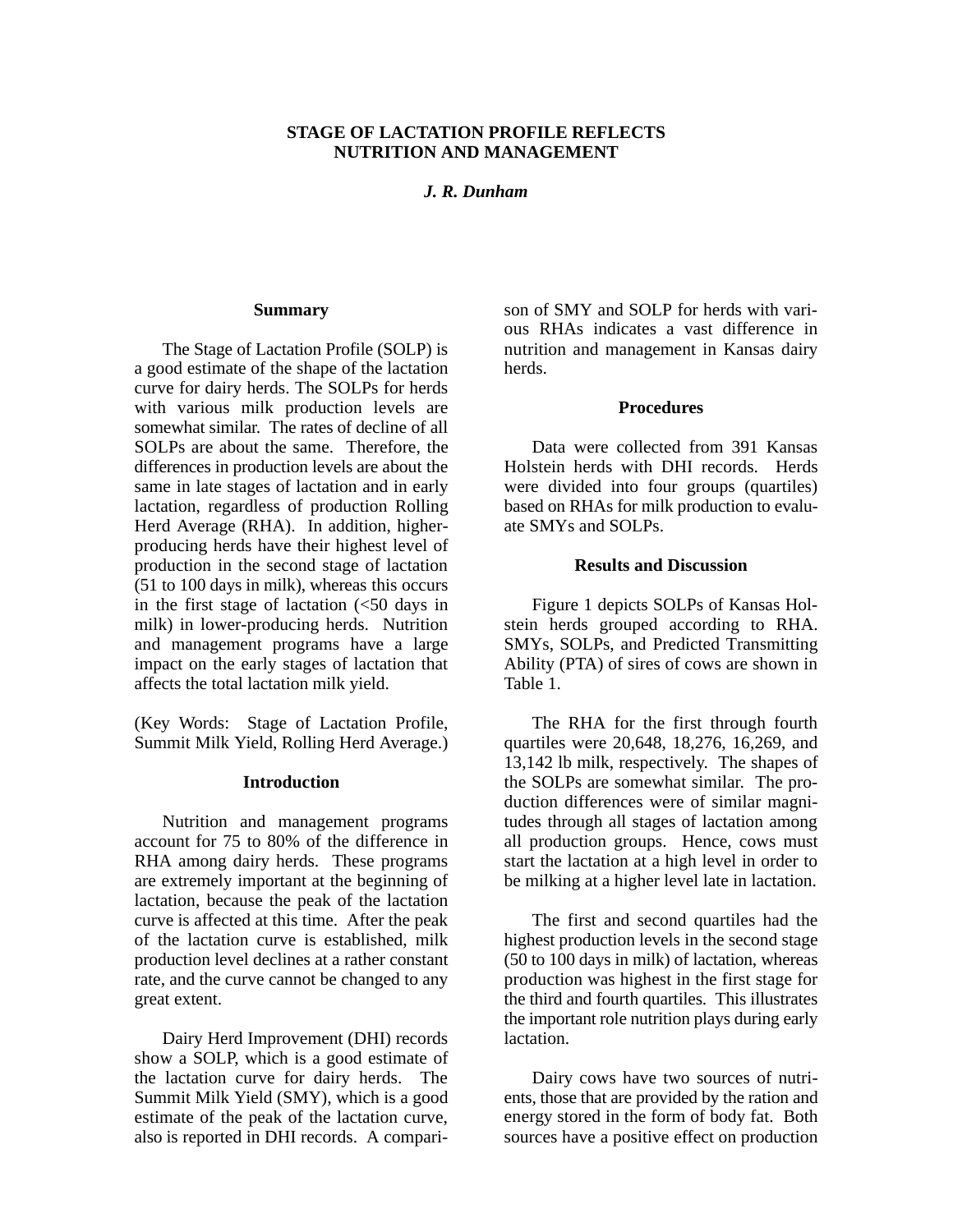during early stages of lactation. Assuming adequate genetic ability, milk production will be determined by nutrient intake and removal of energy from stored body fat. Therefore, the first two quartiles were not as limited by nutrient intake as the lower two quartiles. Because production was declining by the second stage of lactation in the two lower quartiles, body weight loss appears to have occurred earlier in lactation. An average of 16% more concentrate was fed during the two higher quartiles than the two lower quartiles.

The SMYs shown in Table 1 are the best estimates of the peak of the lactation curves. The fact that SMY was higher for each higher milk-producing group illustrates the role of nutrition and management. Comparing the highest to lowest production groups,

these data show that RHA is increased by 289 lb milk for each 1 lb increase in SMY.

The following nutrition and management programs affect early lactation production levels and SOLP:

- 1. Feed nutrient levels to obtain body condition scores between 3.5 and 4.0 during the dry period.
- 2. Lead feed dry cows 2 to 3 wk prior to calving with rations similar to those fed to early lactation cows.
- 3. Feed highest quality forages to early lactation cows.
- 4. Challenge early lactation cows nutritionally with energy and protein.

| Stage of Lactation Profile (SOLP) |                             |                |              |          |      |                 |        |             |
|-----------------------------------|-----------------------------|----------------|--------------|----------|------|-----------------|--------|-------------|
|                                   |                             |                | Days in milk |          |      |                 |        |             |
| Quartile                          | Average<br>RHA <sup>1</sup> | Average<br>SMY | $<$ 50       | $50-100$ |      | 101-200 201-300 | $>300$ | <b>PTAM</b> |
| 1st                               | 20648                       | 79.7           | 77.3         | 77.3     | 67.7 | 56.2            | 44.7   | 1455        |
| 2nd                               | 18276                       | 71.3           | 68.9         | 69.1     | 58.8 | 50.4            | 40     | 1446        |
| 3rd                               | 16269                       | 66.6           | 66.2         | 64.1     | 54.7 | 46.2            | 34.7   | 1423        |
| 4th                               | 13142                       | 53.8           | 54.7         | 53.4     | 43.5 | 37.5            | 29.3   | 1221        |

**Table 1. Comparisons of Summit Milk Yield (SMY), State of Lactation Profiles and Predicted Transmitting Ability for Milk (PTAM) of Sires of Kansas Holstein Herds Ranked by Quartile**

<sup>1</sup>Average rolling herd average.